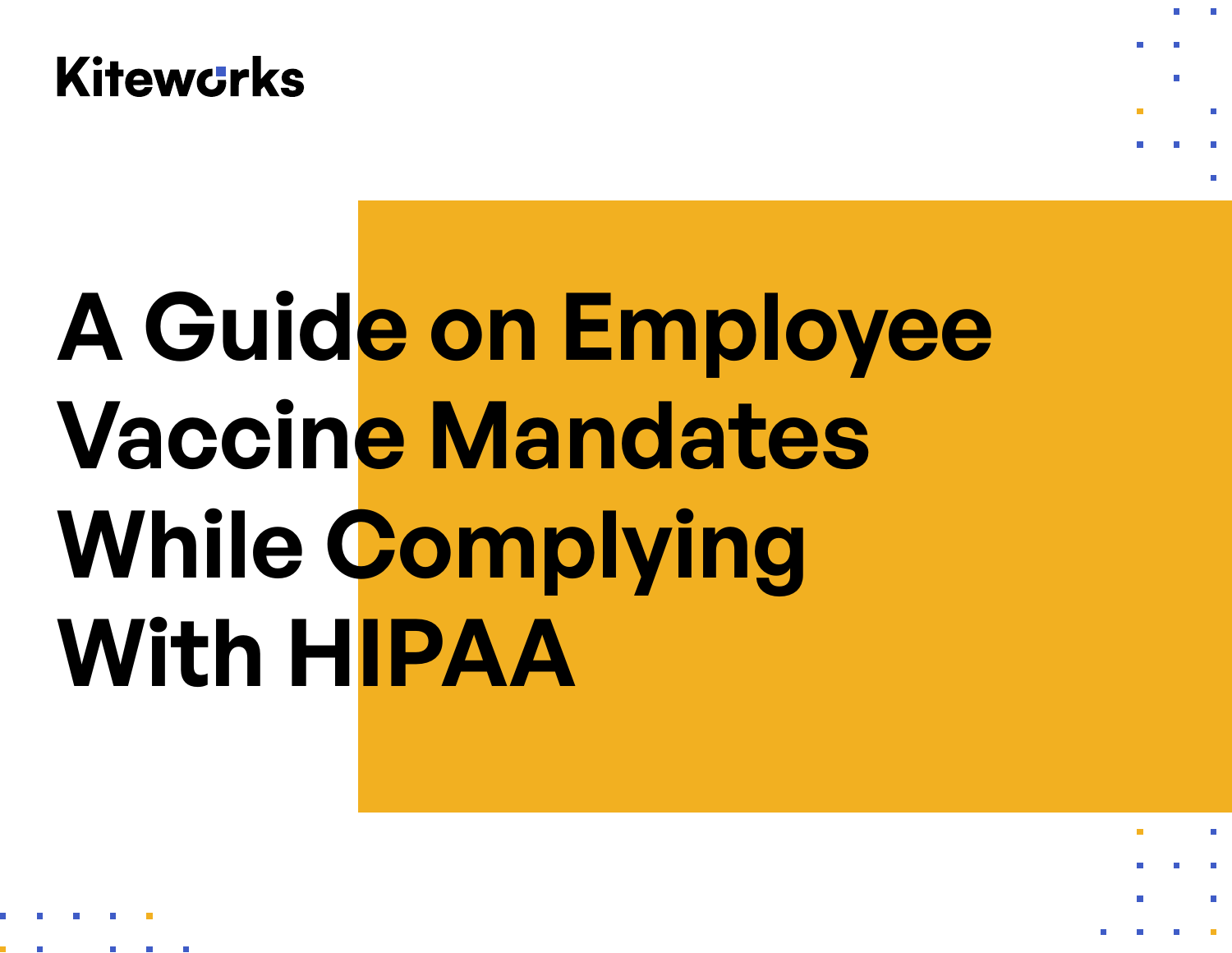**A Guide on Employee Vaccine Mandates While Complying With HIPAA**

## **Executive Overview**

**As part of structured recovery initiatives to the COVID-19 pandemic, many businesses around the world must now manage vaccine requirements for their employees. Many of these programs are being voluntarily initiated internally within individual businesses. For other organizations, participation is mandated by federal, state, or local governments. Confirming employee vaccination status and enabling them to easily and securely upload that status involves the communication of sensitive protected health information (PHI)—proof of vaccination, virus test results, medical and religious exemptions—that must comply with the Health Insurance Portability and Accountability Act (HIPAA).** 

**Public and private sector organizations require a content communications solution that enables employees to securely and easily upload their vaccination cards, COVID-19 test results, and medical and religious exemptions. They need to be able to upload vaccination content via multiple channels email, web browser, and mobile devices—with capabilities that include email, file sharing, automated file transfer, web forms, and application programming interfaces (APIs). At the same time, employers require comprehensive audit trails on all employee vaccine content activities—download, upload, view, send, and permission change.** 

**2.**

 $\blacksquare$ 

 $\mathbf{r}$ 

п

 $\mathbf{r}$ 

п

n

**DOC NUMBER:12345XXXX**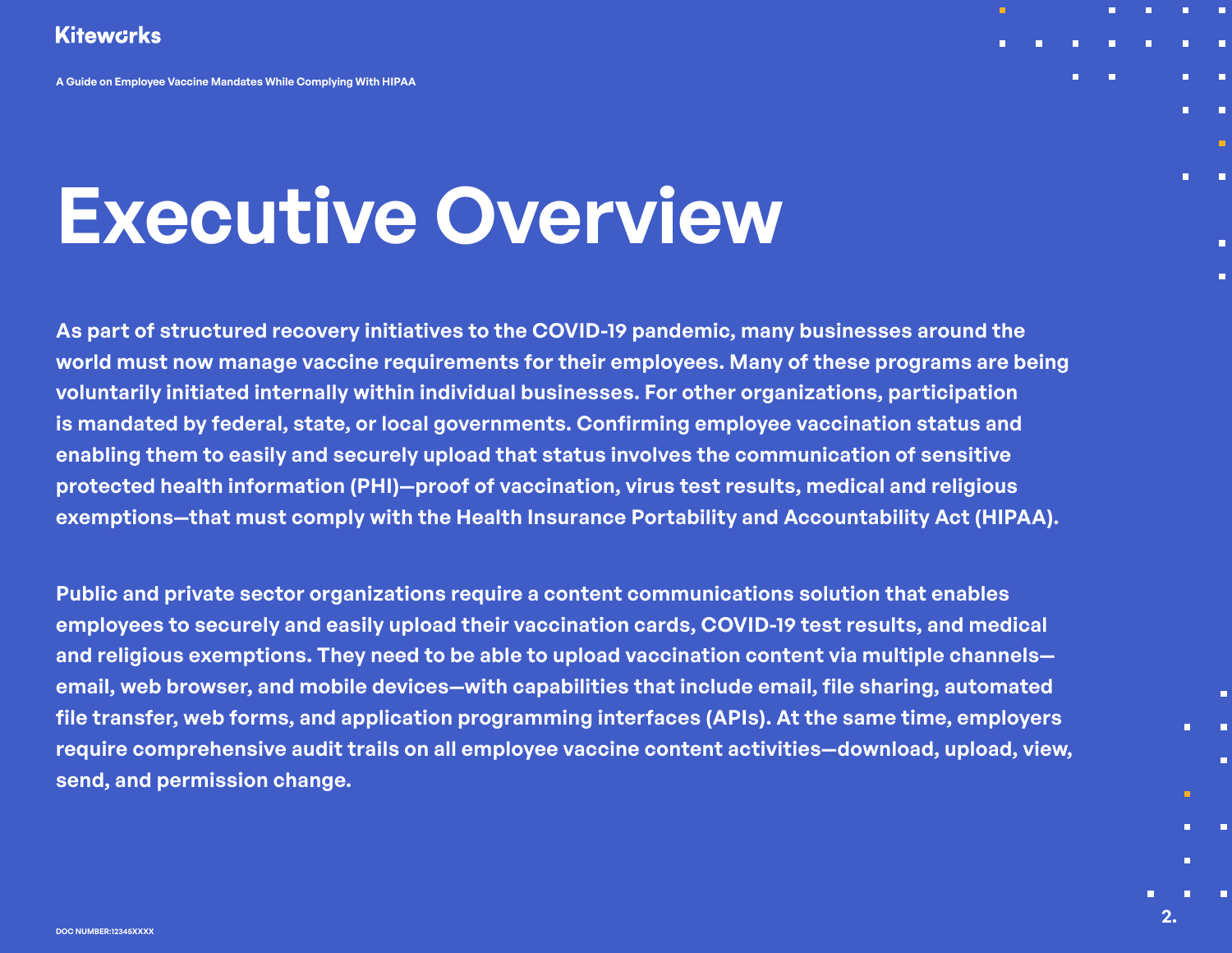**A Guide on Employee Vaccine Mandates While Complying With HIPAA**

#### **More Organizations Are Subject to Vaccine Requirements**

Formal COVID-19 vaccination requirements have become a tool for disease control and economic recovery. These mandates are appearing at every level from individual businesses and institutions within the private sector to local, state, and federal governing bodies. Some, though not all, of these programs offer the option of ongoing testing as an alternative to providing proof of vaccination.

**U.S. Private Sector.** More than half (57%) of U.S. employers have or plan to issue vaccine mandates for their workers.' While about one-third (34%) of employees are still working remotely, this is projected to fall to 27% in Q1 2022.<sup>2</sup>

**State Workers.** Government employees in 19 states are required to be vaccinated.<sup>3</sup>

**Healthcare Workers.** Currently, 23 states have mandated vaccines for all hospital and healthcare facility staff.<sup>4</sup>

**Schools (K-12).** To date, 11 states have vaccine requirements for school faculty and staff.<sup>5</sup> Schools in at least 14 states now require eligible students to get COVID shots.<sup>6</sup>

**Higher Education.** Most U.S. colleges and universities already require on-campus students to be vaccinated against viral diseases like measles, mumps, and rubella. Currently, over 1,000 private and public U.S. higher-ed institutions require the COVID-19 vaccine for residential students. Medical exemptions are guaranteed by law in all states, and religious exemptions, which may be relatively easy to receive, are permitted by most.<sup>7</sup>

**New York City.** The most populous city in the U.S. recently expanded its COVID-19 mandates by requiring all 184,000 private-sector companies within city limits to make employees show proof of vaccination by December 27, 2021. Many New York-based companies, including several Wall Street banks such as Goldman Sachs, Morgan Stanley, and Citigroup already require vaccines for anyone coming into their offices.<sup>8</sup>

**Federal Contractors and Employees.** Federal workers—including those working remotely—must demonstrate full vaccination status unless they have an approved exemption (testing option not included).° Employees of federal contractors must also demonstrate vaccination (testing option not included).'º

**Canadian Public Sector and Transportation Sector.** All Canadian public sector employees must demonstrate full vaccination; includes those who work from home and outside of the country.<sup>11</sup> In addition, all employees and travelers in Canada's transportation sector must demonstrate full vaccination—air, rail, and cruise.<sup>12</sup>



 $\overline{\mathbb{R}^2}$ 

 $\Box$ 

L.

I.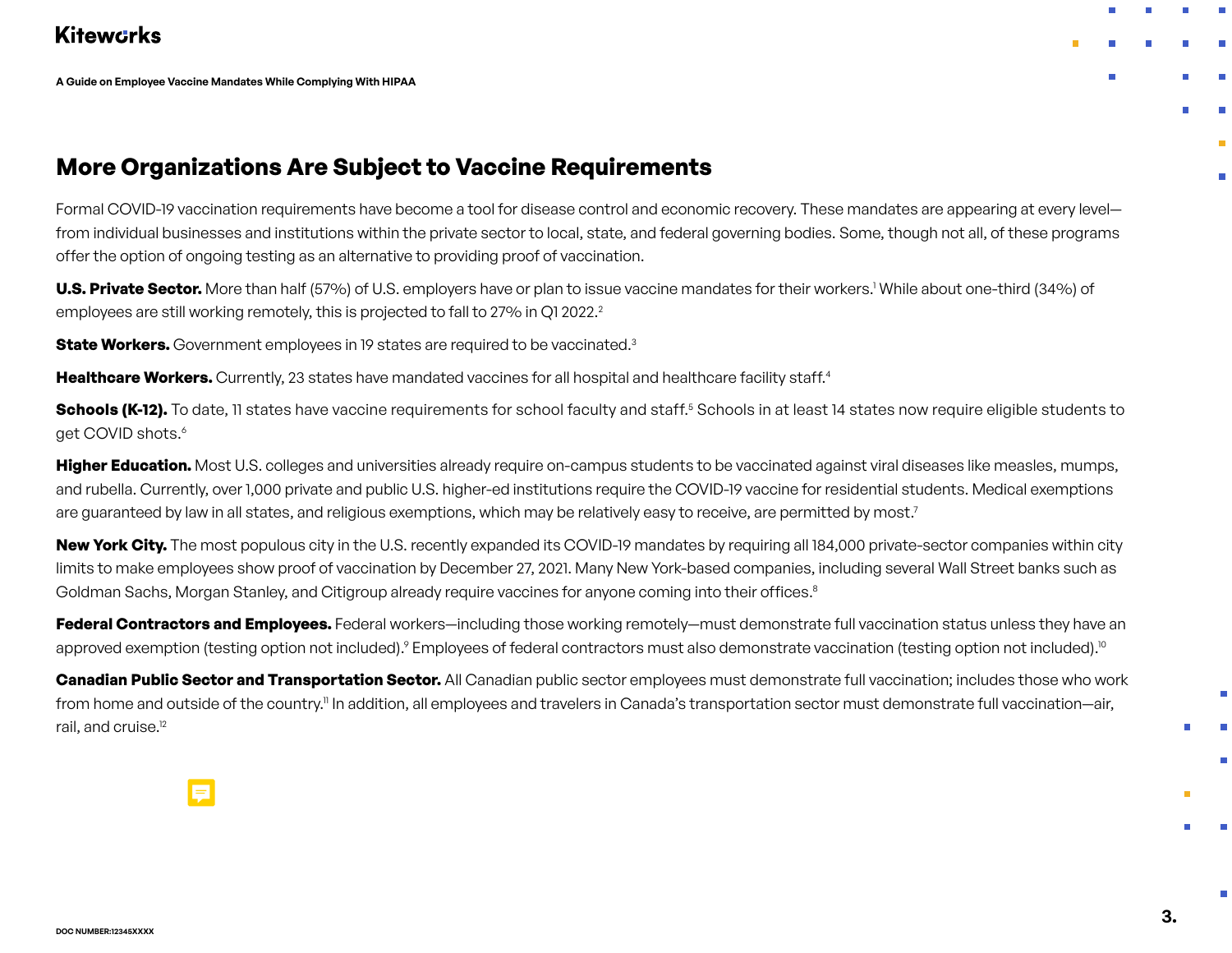**A Guide on Employee Vaccine Mandates While Complying With HIPAA**

### **Managing Vaccine Documentation Carries Risks**

But for each organization needing to enforce one of these mandates (across their employees, contractors, partners, staff, students, vendors, visitors, etc.), this will require managing a trove of PHI. This presents numerous challenges:

- Organizations must build and maintain accurate and updated records of vaccination status, exemptions from vaccination, and COVID-19 testing results for employees, contractors, and others.
- Employers must secure this information against compromise and theft by both external cyber criminals and insider threats. Vaccination records, test results, and information that might be submitted in a medical exemption request are all protected PHI.
- Organizations must demonstrate compliance with both the vaccine mandate and information protection provisions in laws like HIPAA in the U.S. or Canada's Personal Information Protection and Electronic Documents Act (PIPEDA).

With the relative newness of these requirements, many organizations have not had time to sufficiently plan and execute a data management program that anticipates the complexities of governance and compliance risks. Without an effective and secure system in place, deficient sharing and transfer of PHI can potentially expose these communications to bad actors as well as compliance risks.

Organizations must be able to demonstrate that they have the right controls in place by implementing content access and functional rules matched to risk profiles and user roles. Setting policies according to role rather than manually configuring each user reduces administration time and ultimately reduces the risk of human error while making compliance documentation easier. Without such controls, there is a risk of accidental exposure of employee records to peers due to missing access controls, or unencrypted attachments sent through email due to missing encryption policies.

Organizations also need to be able to track PHI by logging every action (e.g., downloads, uploads, views, sends, permission changes). Detailed tracking ensures comprehensive visibility—capabilities that traditional file sharing and collaboration tools alone cannot provide. This feature becomes particularly important for auditing and reporting processes to demonstrate compliance with HIPAA and PIPEDA.

 $\blacksquare$ 

L.

п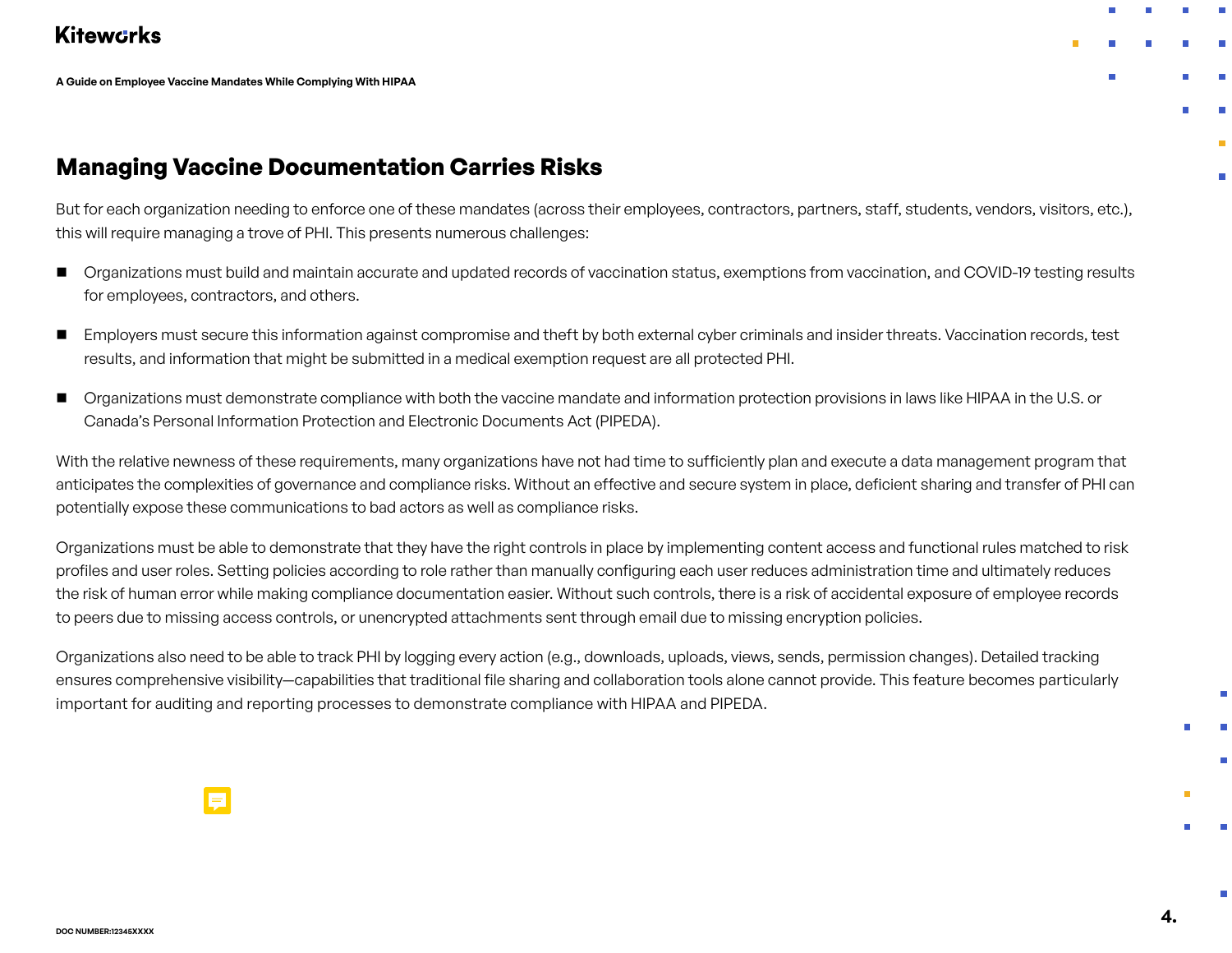

### **HIPAA Penalties**

**Category 1:** Entity was unaware of and could not have realistically avoided, had a reasonable amount of care been taken to abide by HIPAA rules. Minimum fine of \$100 per violation up to \$50,000. Maximum \$25,000 per year.

**Category 2:** Entity should have been aware of but could not have avoided even with a reasonable amount of care. Minimum fine of \$1,000 per violation up to \$50,000. Maximum \$100,000 per year.

**Category 3:** Direct result of "willful neglect" of HIPAA rules, in cases where an attempt was made to correct the violation. Minimum fine of \$10,000 per violation up to \$50,000. Maximum \$250,000 per year.

**Category 4:** Willful neglect where no attempt was made to correct the violation. Minimum fine of \$50,000 per violation. Maximum \$1.5M per year.

### **PIPEDA Penalties**

It is an offence to knowingly contravene PIPEDA's reporting, notification, and recordkeeping requirements related to breaches of security safeguards—and doing so can lead to fines. The Office of the Privacy Commissioner of Canada (OPC) refers information related to the possible commission of a PIPEDA offence to the Attorney General of Canada, who is responsible for any ultimate prosecution.

If an organization is found to be knowingly in breach of PIPEDA requirements, they can be fined up to \$100,000 for each violation.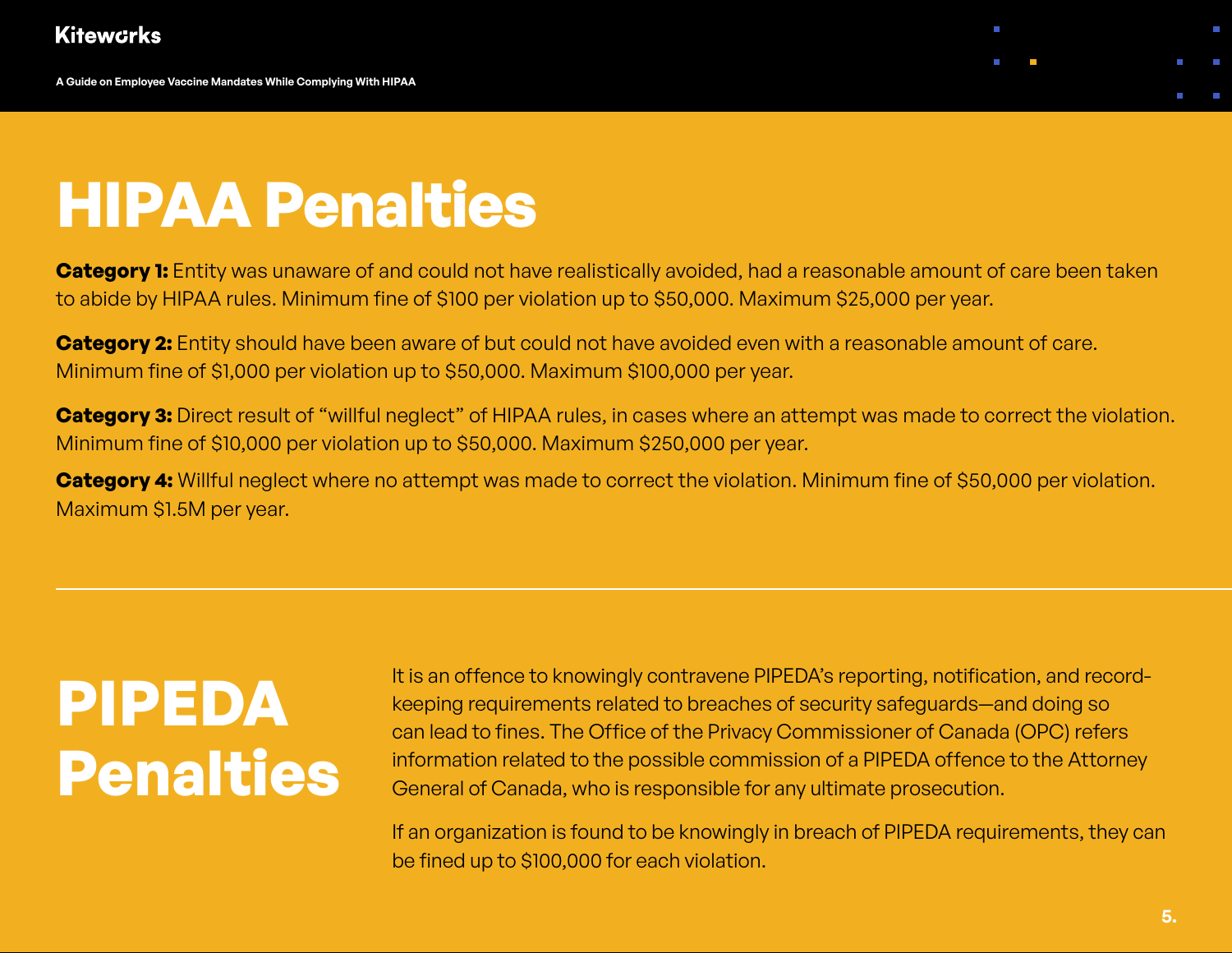**A Guide on Employee Vaccine Mandates While Complying With HIPAA**

### **Choosing a Solution for Vaccine Mandate Compliance**

Employees, contractors, and others need multiple channel options for uploading vaccine and test documentation easily and quickly—via mobile devices, web interfaces, or by email. Those required to provide content for the vaccine mandates might photograph their vaccination card from the Centers for Disease Control and Prevention (CDC) with their mobile device and then email, file share, or file transfer it. Alternatively, they might have a vaccination record, passport, QR code in a file, or state-issued documentation on their mobile device or laptop and seek to email, share, or transfer it.

For all of these activities, organizations need an easy way to manage their HIPAA and PIPEDA risks and then demonstrate compliance via audits. On the latter, without the right tools in place, the audit process could become complex and burdensome—wasting precious time and resources while exposing the organization to unnecessary compliance risks.



**Unify.** Employees need to be able to seamlessly transmit vaccine and test documentation via mobile device, web interface, or email attachment. Once received, organizations must be able to securely manage and store all PHI vaccine-related data. Typically, most organizations have multiple streams for document sharing—including email, file sharing, file transfer, web forms, and APIs. Rather than deploying siloed solutions for each of these, a platform-based approach to file sharing offers a unified system for all associated activities.



**Track.** A solution's tracking capabilities should log every action—download, upload, view, send, and permission change. This supports regulatory compliance auditing and reporting requirements.



**Control.** An effective solution should automatically set access policies according to the user's role, rather than manually configuring each user. This reduces administration time and helps eliminate opportunities for human errors that may accidentally expose sensitive vaccine-related PHI.

**Secure.** Finally, it should offer a layered defense model that protects content regardless of the source—whether it is at rest or in motion. Files should be double encrypted with every send, upload, download, and store.





л